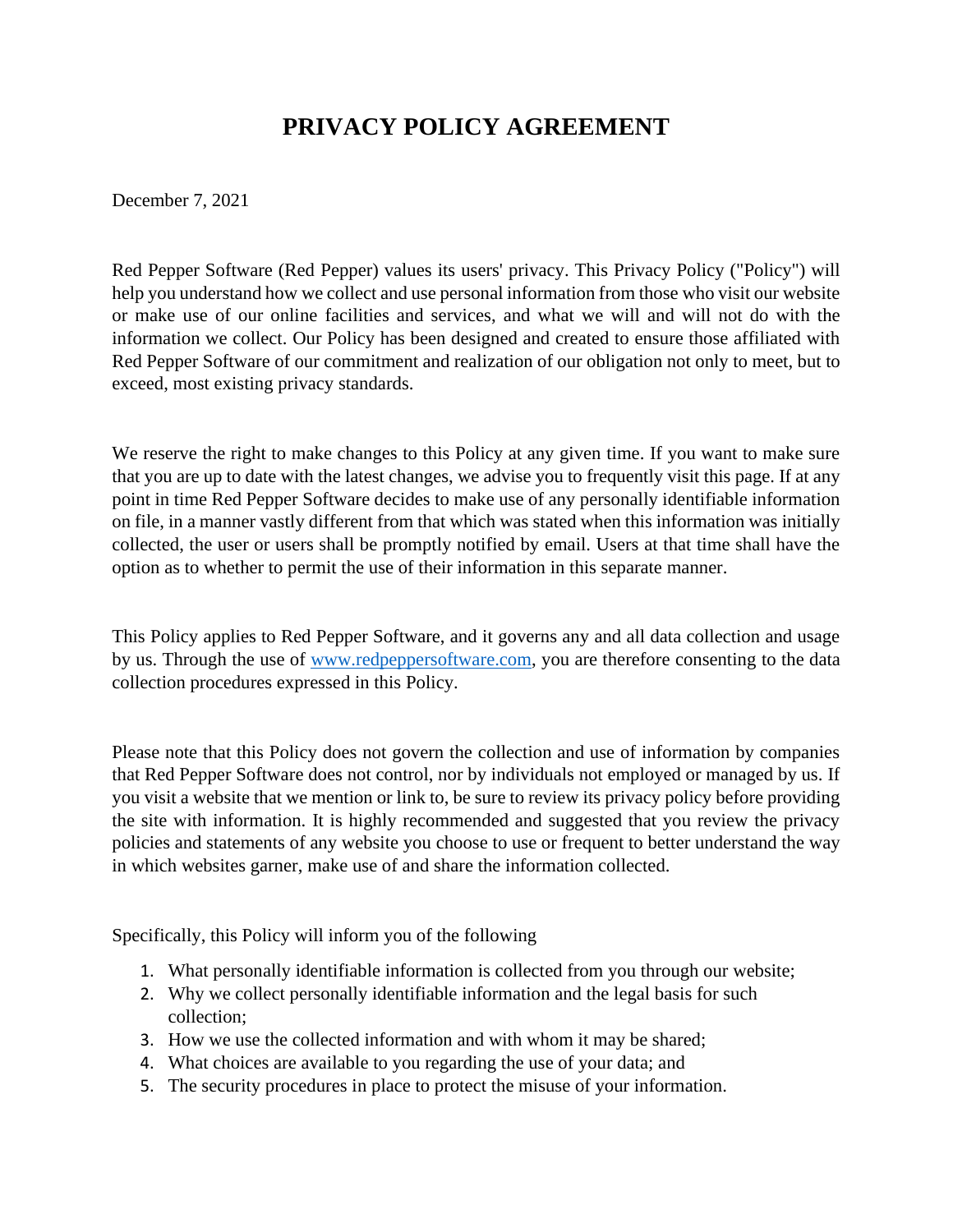# **Information We Collect**

It is always up to you whether to disclose personally identifiable information to us, although if you elect not to do so, we reserve the right not to register you as a user or provide you with any products or services. This website collects various types of information, such as:

• Information automatically collected when visiting our website, which may include cookies, third party tracking technologies and server logs.

In addition, Red Pepper Software may have the occasion to collect non-personal anonymous demographic information, such as age, gender, household income, political affiliation, race and religion, as well as the type of browser you are using, IP address, or type of operating system, which will assist us in providing and maintaining superior quality service.

Red Pepper Software may also deem it necessary, from time to time, to follow websites that our users may frequent to glean what types of services and products may be the most popular to customers or the general public.

## **Why We Collect Information and For How Long**

We are collecting your data for several reasons:

- To better understand your needs and provide you with the services you have requested;
- To fulfill our legitimate interest in improving our services and products;
- To send you promotional emails containing information we think you may like when we have your consent to do so;
- To contact you to fill out surveys or participate in other types of market research, when we have your consent to do so;
- To customize our website according to your online behavior and personal preferences.

The data we collect from you will be stored for no longer than necessary. The length of time we retain said information will be determined based upon the following criteria: the length of time your personal information remains relevant; the length of time it is reasonable to keep records to demonstrate that we have fulfilled our duties and obligations; any limitation periods within which claims might be made; any retention periods prescribed by law or recommended by regulators, professional bodies or associations; the type of contract we have with you, the existence of your consent, and our legitimate interest in keeping such information as stated in this Policy.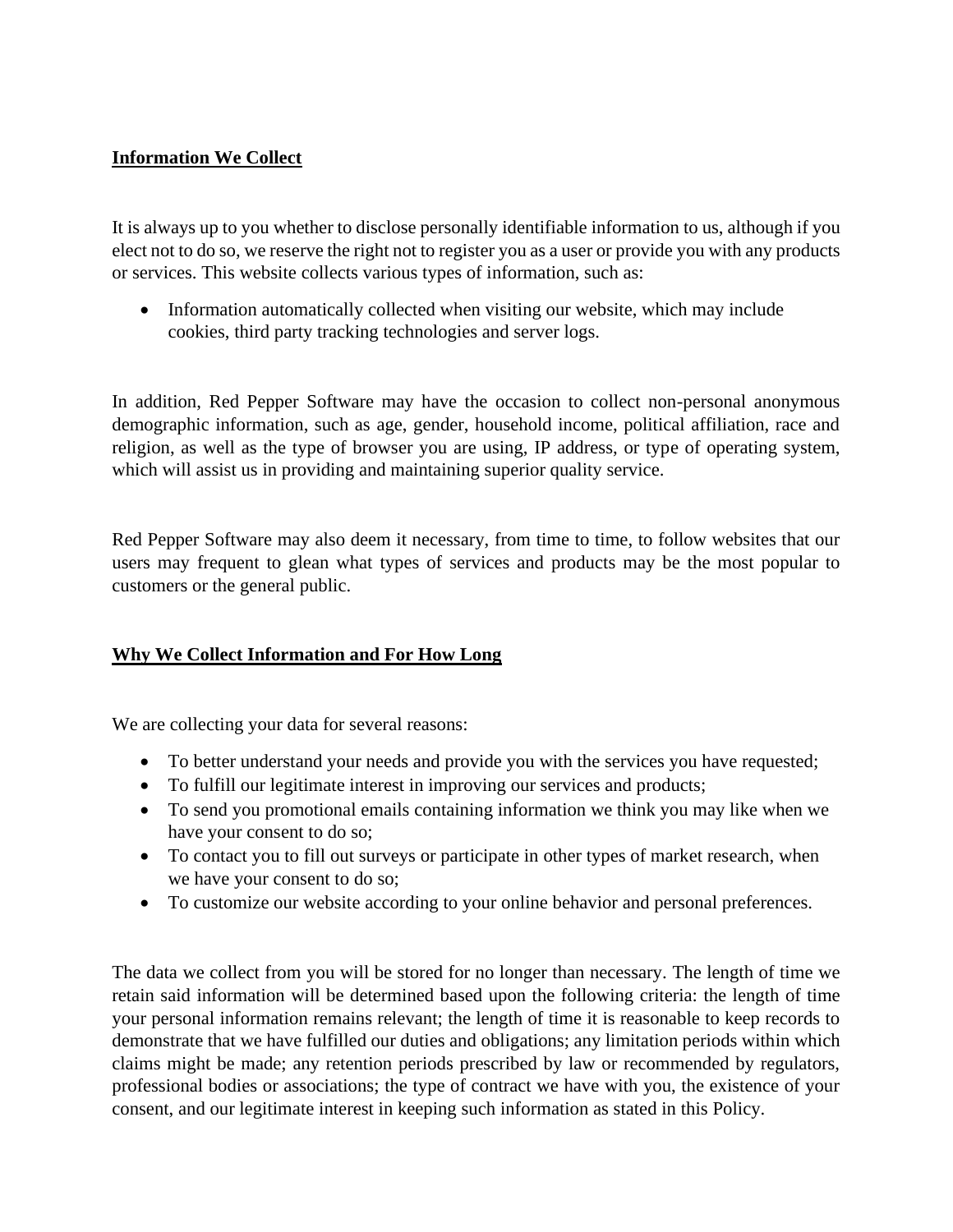# **Use of Information Collected**

Red Pepper Software does not now, nor will it in the future, sell, rent or lease any of its customer lists and/or names to any third parties.

Red Pepper Software may collect and may make use of personal information to assist in the operation of our website and to ensure delivery of the services you need and request. At times, we may find it necessary to use personally identifiable information as a means to keep you informed of other possible products and/or services that may be available to you from www.redpeppersoftware.com

Red Pepper Software may also be in contact with you with regards to completing surveys and/or research questionnaires related to your opinion of current or potential future services that may be offered.

Red Pepper Software uses various third-party social media features including but not limited to Facebook, Twitter, LinkedIn and other interactive programs. These may collect your IP address and require cookies to work properly. These services are governed by the privacy policies of the providers and are not within Red Pepper Software's control.

## **Disclosure of Information**

Red Pepper Software may not use or disclose the information provided by you except under the following circumstances:

- as necessary to provide services or products you have ordered;
- in other ways described in this Policy or to which you have otherwise consented;
- in the aggregate with other information in such a way so that your identity cannot reasonably be determined;
- as required by law, or in response to a subpoena or search warrant;
- to outside auditors who have agreed to keep the information confidential;
- as necessary to enforce the Terms of Service;
- as necessary to maintain, safeguard and preserve all the rights and property of Red Pepper Software.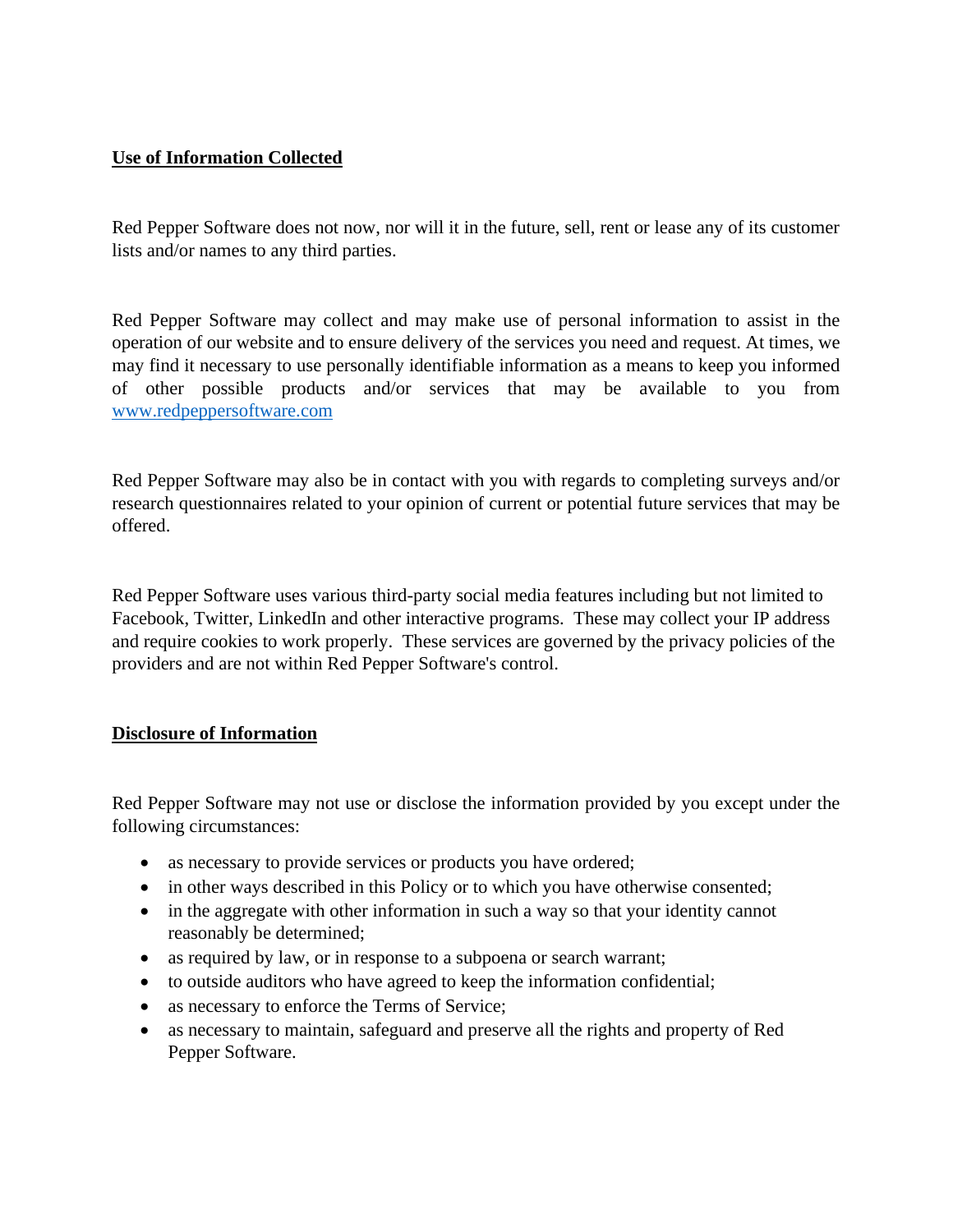#### **Non-Marketing Purposes**

Red Pepper Software greatly respects your privacy. We do maintain and reserve the right to contact you if needed for non-marketing purposes (such as bug alerts, security breaches, account issues, and/or changes in Red Pepper Software products and services). In certain circumstances, we may use our website, newspapers, or other public means to post a notice.

## **Children under the age of 13**

Red Pepper Software's website is not directed to, and does not knowingly collect personal identifiable information from, children under the age of thirteen (13). If it is determined that such information has been inadvertently collected on anyone under the age of thirteen (13), we shall immediately take the necessary steps to ensure that such information is deleted from our system's database, or in the alternative, that verifiable parental consent is obtained for the use and storage of such information. Anyone under the age of thirteen (13) must seek and obtain parent or guardian permission to use this website.

## **Unsubscribe or Opt-Out**

All users and visitors to our website have the option to discontinue receiving communications from us by way of email or newsletters. To discontinue or unsubscribe from our website please send an email that you wish to unsubscribe to [unsubscribe@redpeppersoftware.com.](mailto:unsubscribe@redpeppersoftware.com) If you wish to unsubscribe or opt-out from any third-party websites, you must go to that specific website to unsubscribe or opt-out. Red Pepper Software will continue to adhere to this Policy with respect to any personal information previously collected.

#### **Links to Other Websites**

Our website does contain links to affiliate and other websites. Red Pepper Software does not claim nor accept responsibility for any privacy policies, practices and/or procedures of other such websites. Therefore, we encourage all users and visitors to be aware when they leave our website and to read the privacy statements of every website that collects personally identifiable information. This Privacy Policy Agreement applies only and solely to the information collected by our website.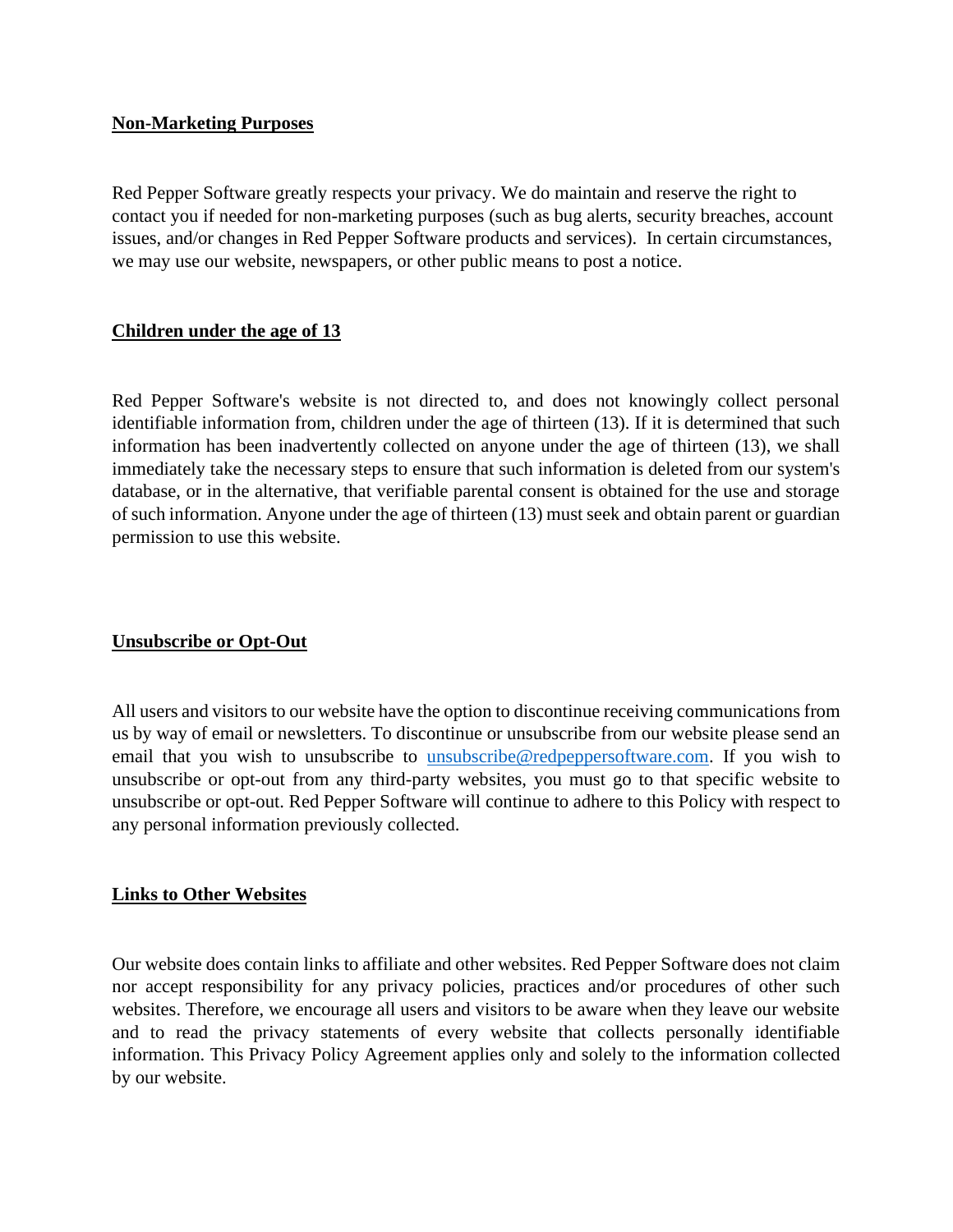#### **Notice to European Union Users**

Red Pepper Software's operations are located primarily in the United States. If you provide information to us, the information will be transferred out of the European Union (EU) and sent to the United States. (The adequacy decision on the EU-US Privacy became operational on August 1, 2016. This framework protects the fundamental rights of anyone in the EU whose personal data is transferred to the United States for commercial purposes. It allows the free transfer of data to companies that are certified in the US under the Privacy Shield.) By providing personal information to us, you are consenting to its storage and use as described in this Policy.

To submit a Data Subject Access Request please use the form found at: [https://redpepper.co1.qualtrics.com/jfe/form/SV\\_71CF8euAjUxlEhM](https://redpepper.co1.qualtrics.com/jfe/form/SV_71CF8euAjUxlEhM) or by sending an email to [privacy@redpeppersoftware.com.](mailto:privacy@redpeppersoftware.com)

#### **Security**

Red Pepper Software takes precautions to protect your information. When you submit sensitive information via the website, your information is protected both online and offline. Wherever we collect sensitive information, that information is encrypted and transmitted to us in a secure way. You can verify this by looking for a lock icon in the address bar and looking for "https" at the beginning of the address of the webpage.

While we use encryption to protect sensitive information transmitted online, we also protect your information offline. Only employees who need the information to perform a specific job (for example, billing or customer service) are granted access to personally identifiable information. The computers and servers in which we store personally identifiable information are kept in a secure environment. This is all done to prevent any loss, misuse, unauthorized access, disclosure or modification of the user's personal information under our control.

The company also uses Secure Socket Layer (SSL) for authentication and private communications to build users' trust and confidence in the internet and website use by providing simple and secure access and communication of credit card and personal information.

## **Acceptance of Terms**